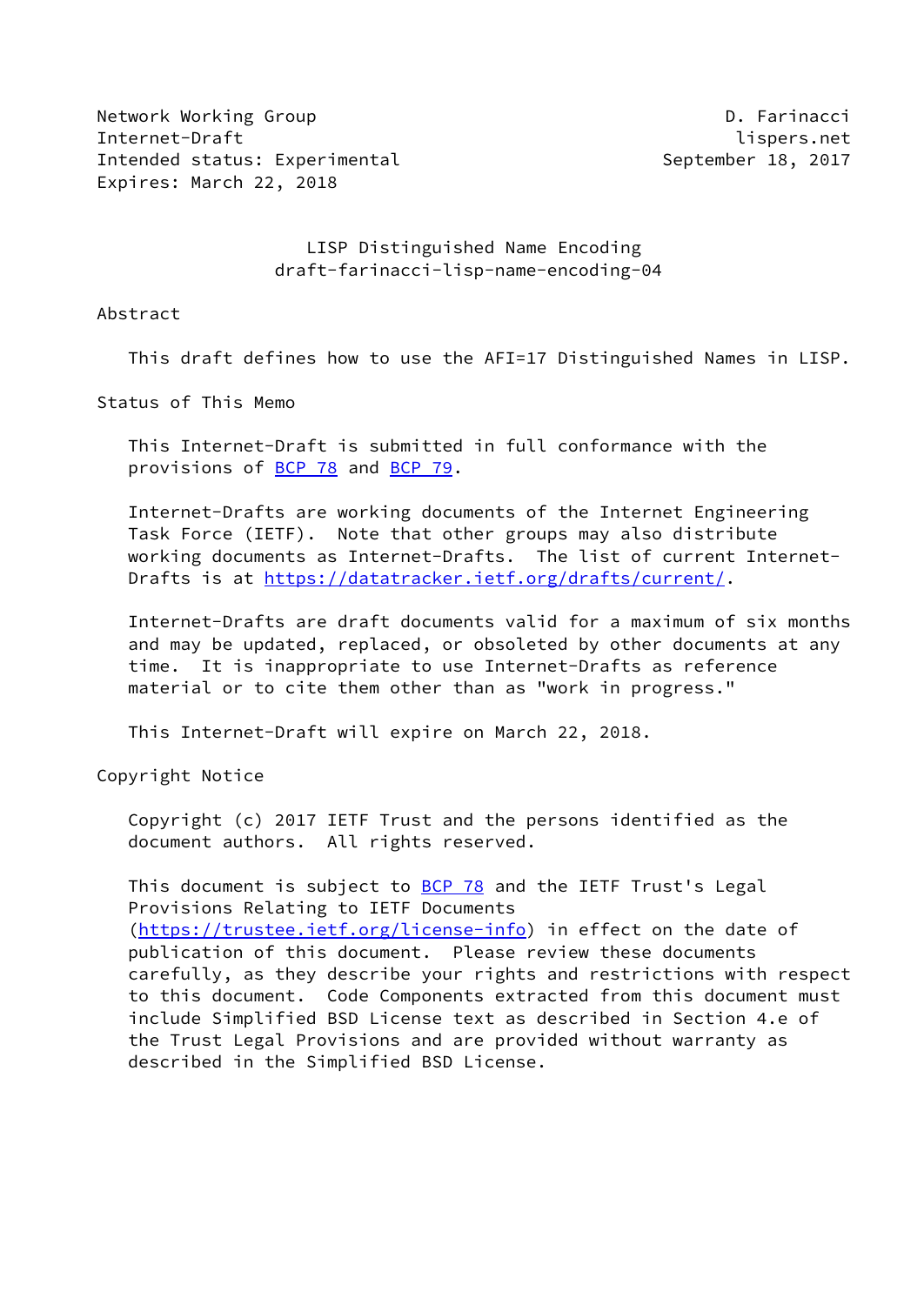## <span id="page-1-1"></span>Internet-Draft LISP Distinguished Name Encoding September 2017

### Table of Contents

|                                                                                 | $\overline{2}$ |
|---------------------------------------------------------------------------------|----------------|
| 2.                                                                              | $\overline{3}$ |
| 3.                                                                              | $\overline{3}$ |
| 4.                                                                              | $\overline{4}$ |
| 5.                                                                              | $\overline{4}$ |
|                                                                                 | $\overline{4}$ |
| Appendix A. Acknowledgments                                                     | $\overline{4}$ |
| Appendix B. Document Change Log                                                 | $\overline{4}$ |
| <u>B.1</u> . Changes to $dr$ aft-farinacci-lisp-name-encoding-04                | $\frac{4}{3}$  |
| B.2. Changes to draft-farinacci-lisp-name-encoding-03                           | $\overline{4}$ |
| $B.3$ . Changes to $dr$ aft-farinacci-lisp-name-encoding-02                     | $\overline{5}$ |
| $\underline{B.4}$ . Changes to $\frac{draft-farinacci-lisp-name-encoding-01}{}$ | $\overline{5}$ |
| Changes to draft-farinacci-lisp-name-encoding-00<br>B.5.                        | $\overline{5}$ |
|                                                                                 | $\overline{5}$ |

#### <span id="page-1-0"></span>[1](#page-1-0). Introduction

The LISP architecture and protocols [\[RFC6830](https://datatracker.ietf.org/doc/pdf/rfc6830)] introduces two new numbering spaces, Endpoint Identifiers (EIDs) and Routing Locators (RLOCs) which are intended to replace most use of IP addresses on the Internet. To provide flexibility for current and future applications, these values can be encoded in LISP control messages using a general syntax that includes Address Family Identifier (AFI) [\[RFC1700](https://datatracker.ietf.org/doc/pdf/rfc1700)].

 The length of the value field is implicit in the type of address that follows. For AFI 17, a Distinguished Name can be encoded. A name can be a variable length field so the length cannot be determined solely from the AFI value 17. This draft defines a termination character, an 8-bit value of 0 to be used as a string terminator so the length can be determined.

 LISP Distinguished Names are useful when encoded either in EID records or RLOC-records in LISP control messages. As EIDs, they can be registered in the mapping system to find resources, services, or simply used as a self-documenting feature that accompany other address specific EIDs. As RLOCs, Distinguished Names, along with RLOC specific addresses and parameters, can be used as labels to identify equipment type, location, or any self-documenting string a registering device desires to convey.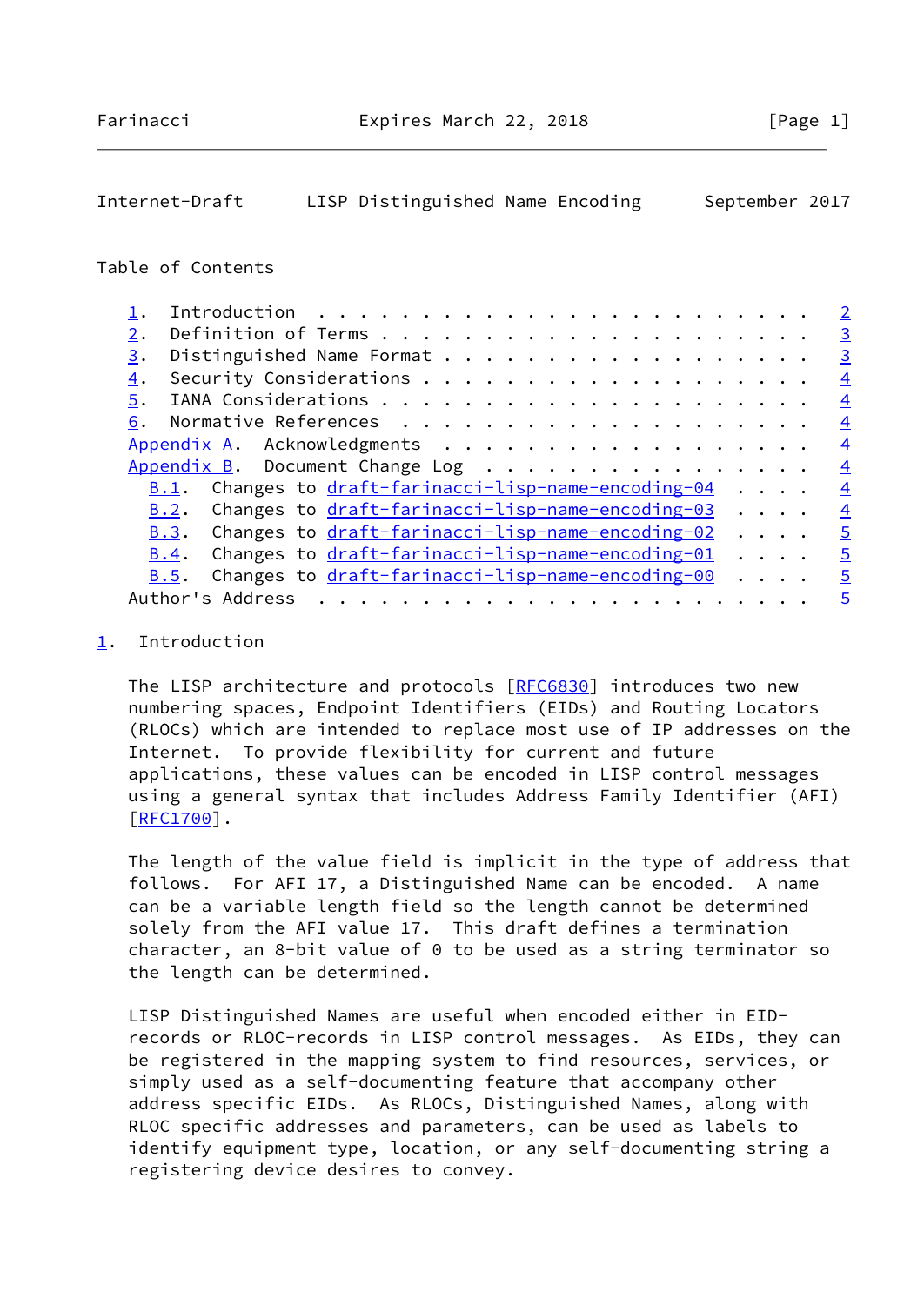Farinacci Expires March 22, 2018 [Page 2]

<span id="page-2-1"></span>Internet-Draft LISP Distinguished Name Encoding September 2017

<span id="page-2-0"></span>[2](#page-2-0). Definition of Terms

 Address Family Identifier (AFI): a term used to describe an address encoding in a packet. An address family currently defined for IPv4 or IPv6 addresses. See [\[AFI](#page-3-5)] and [[RFC1700](https://datatracker.ietf.org/doc/pdf/rfc1700)] for details on other types of information that can be AFI encoded.

<span id="page-2-2"></span>[3](#page-2-2). Distinguished Name Format

An AFI=17 Distinguished Name is encoded as:

0 1 2 3 0 1 2 3 4 5 6 7 8 9 0 1 2 3 4 5 6 7 8 9 0 1 2 3 4 5 6 7 8 9 0 1 +-+-+-+-+-+-+-+-+-+-+-+-+-+-+-+-+-+-+-+-+-+-+-+-+-+-+-+-+-+-+-+-+ AFI = 17 | ASCII String ... | +-+-+-+-+-+-+-+-+-+-+-+-+-+-+-+-+-+-+-+-+-+-+-+-+-+-+-+-+-+-+-+-+ | ... ASCII String | 0 | +-+-+-+-+-+-+-+-+-+-+-+-+-+-+-+-+-+-+-+-+-+-+-+-+-+-+-+-+-+-+-+-+

 The string of characters are encoded in the ASCII character-set definition [[RFC0020\]](https://datatracker.ietf.org/doc/pdf/rfc0020).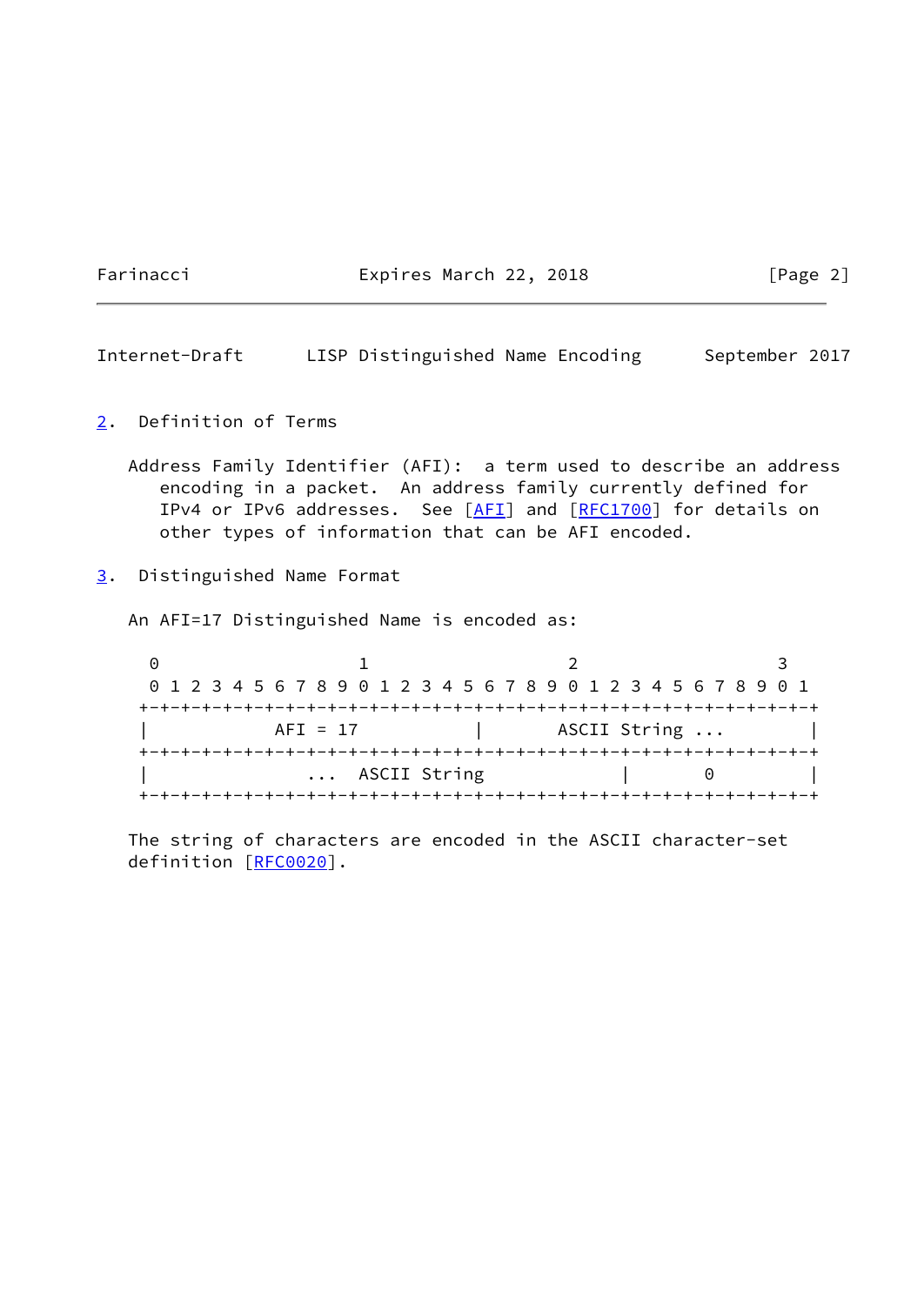## Farinacci **Expires March 22, 2018** [Page 3]

## <span id="page-3-1"></span>Internet-Draft LISP Distinguished Name Encoding September 2017

<span id="page-3-0"></span>[4](#page-3-0). Security Considerations

There are no security considerations.

<span id="page-3-2"></span>[5](#page-3-2). IANA Considerations

 The code-point values in this specification are already allocated in  $[AFI]$  $[AFI]$ .

- <span id="page-3-5"></span><span id="page-3-3"></span>[6](#page-3-3). Normative References
	- [AFI] IANA, "Address Family Identifier (AFIs)", ADDRESS FAMILY NUMBERS [http://www.iana.org/numbers.html,](http://www.iana.org/numbers.html) Febuary 2007.
	- [RFC0020] Cerf, V., "ASCII format for network interchange", STD 80, [RFC 20](https://datatracker.ietf.org/doc/pdf/rfc20), DOI 10.17487/RFC0020, October 1969, <[https://www.rfc-editor.org/info/rfc20>](https://www.rfc-editor.org/info/rfc20).
	- [RFC1700] Reynolds, J. and J. Postel, "Assigned Numbers", [RFC 1700,](https://datatracker.ietf.org/doc/pdf/rfc1700) DOI 10.17487/RFC1700, October 1994, <[https://www.rfc-editor.org/info/rfc1700>](https://www.rfc-editor.org/info/rfc1700).
	- [RFC6830] Farinacci, D., Fuller, V., Meyer, D., and D. Lewis, "The Locator/ID Separation Protocol (LISP)", [RFC 6830,](https://datatracker.ietf.org/doc/pdf/rfc6830) DOI 10.17487/RFC6830, January 2013, <[https://www.rfc-editor.org/info/rfc6830>](https://www.rfc-editor.org/info/rfc6830).

<span id="page-3-4"></span>[Appendix A.](#page-3-4) Acknowledgments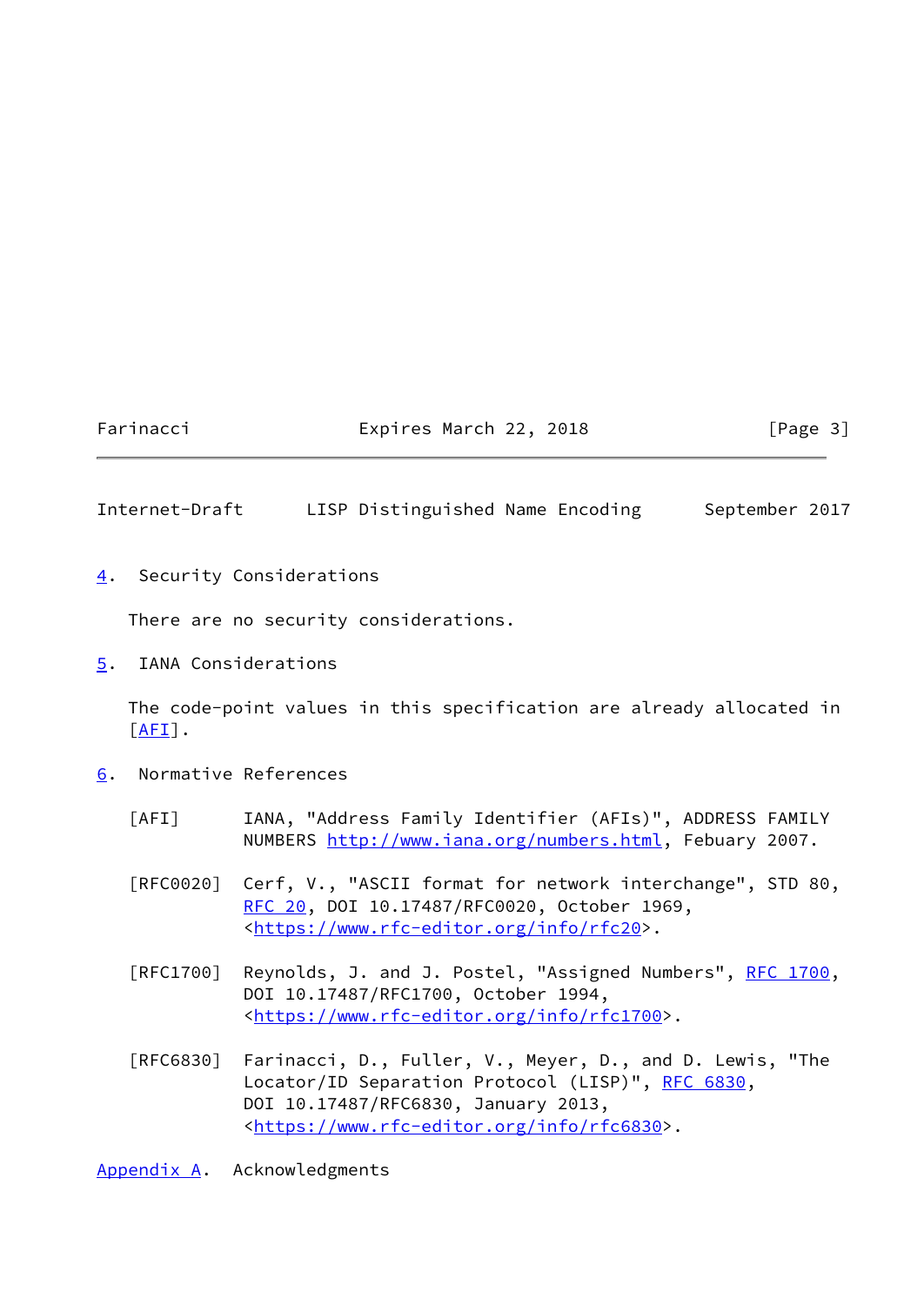The author would like to thank the LISP WG for their review and acceptance of this draft.

<span id="page-4-0"></span>[Appendix B.](#page-4-0) Document Change Log

<span id="page-4-1"></span>[B.1](#page-4-1). Changes to [draft-farinacci-lisp-name-encoding-04](https://datatracker.ietf.org/doc/pdf/draft-farinacci-lisp-name-encoding-04)

- o Submitted September 2017.
- o Update document expiry timer.
- <span id="page-4-2"></span>[B.2](#page-4-2). Changes to [draft-farinacci-lisp-name-encoding-03](https://datatracker.ietf.org/doc/pdf/draft-farinacci-lisp-name-encoding-03)
	- o Submitted March 2017.
	- o Update document expiry timer.

| Farinacci | Expires March 22, 2018 |  | [Page 4] |
|-----------|------------------------|--|----------|
|-----------|------------------------|--|----------|

<span id="page-4-4"></span>Internet-Draft LISP Distinguished Name Encoding September 2017

<span id="page-4-3"></span>[B.3](#page-4-3). Changes to [draft-farinacci-lisp-name-encoding-02](https://datatracker.ietf.org/doc/pdf/draft-farinacci-lisp-name-encoding-02)

- o Submitted October 2016.
- o Add a comment that the distinguished-name encoding is restricted to ASCII character encodings only.
- <span id="page-4-5"></span>[B.4](#page-4-5). Changes to [draft-farinacci-lisp-name-encoding-01](https://datatracker.ietf.org/doc/pdf/draft-farinacci-lisp-name-encoding-01)
	- o Submitted October 2016.
	- o Update document timer.
- <span id="page-4-6"></span>[B.5](#page-4-6). Changes to [draft-farinacci-lisp-name-encoding-00](https://datatracker.ietf.org/doc/pdf/draft-farinacci-lisp-name-encoding-00)
	- o Initial draft submitted April 2016.

Author's Address

 Dino Farinacci lispers.net San Jose, CA